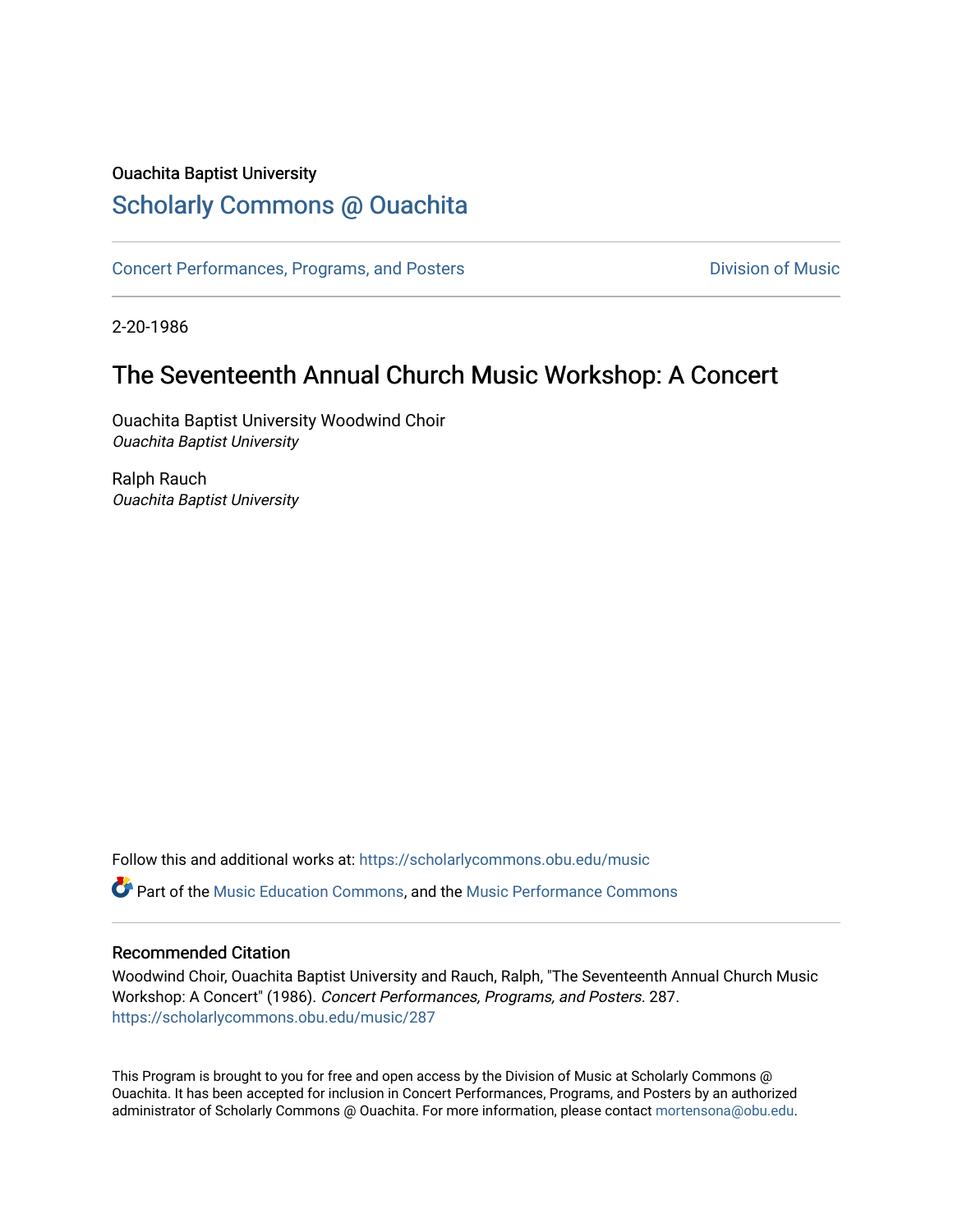Bzekiel Saw de Wheel

TelyT wM TIA

# THE SEVENTEENTH ANNUAL CHURCH MUSIC WORKSHOP

**CONCERT** 

School of Music Ouachita Baptist University February 20, 1986

Recital Hall 7:00 p.m.

Mabee Fine Arts Center

Sarabande (from Pour le piano)

Bourree (from Suite No. 3 in D major)

Hark! Ten Thousand Harps and Voices

OBU Woodwind Choir Ralph Rauch, director

Blow Ye the Trumpet

Mary Shambarger and Mary Worthen, sopranos Russell Hodges, pianist

Sicilienne

In Thee Is Gladness

Virginia Queen and William Trantham, pianists

Claude Debussy trans. Erickson

> J.S. Bach arr. McPeek

Lowell Mason arr. Smith

Henry Purcell

J.S. Bach arr. Maier

J.S. Bach arr. Hornibrook